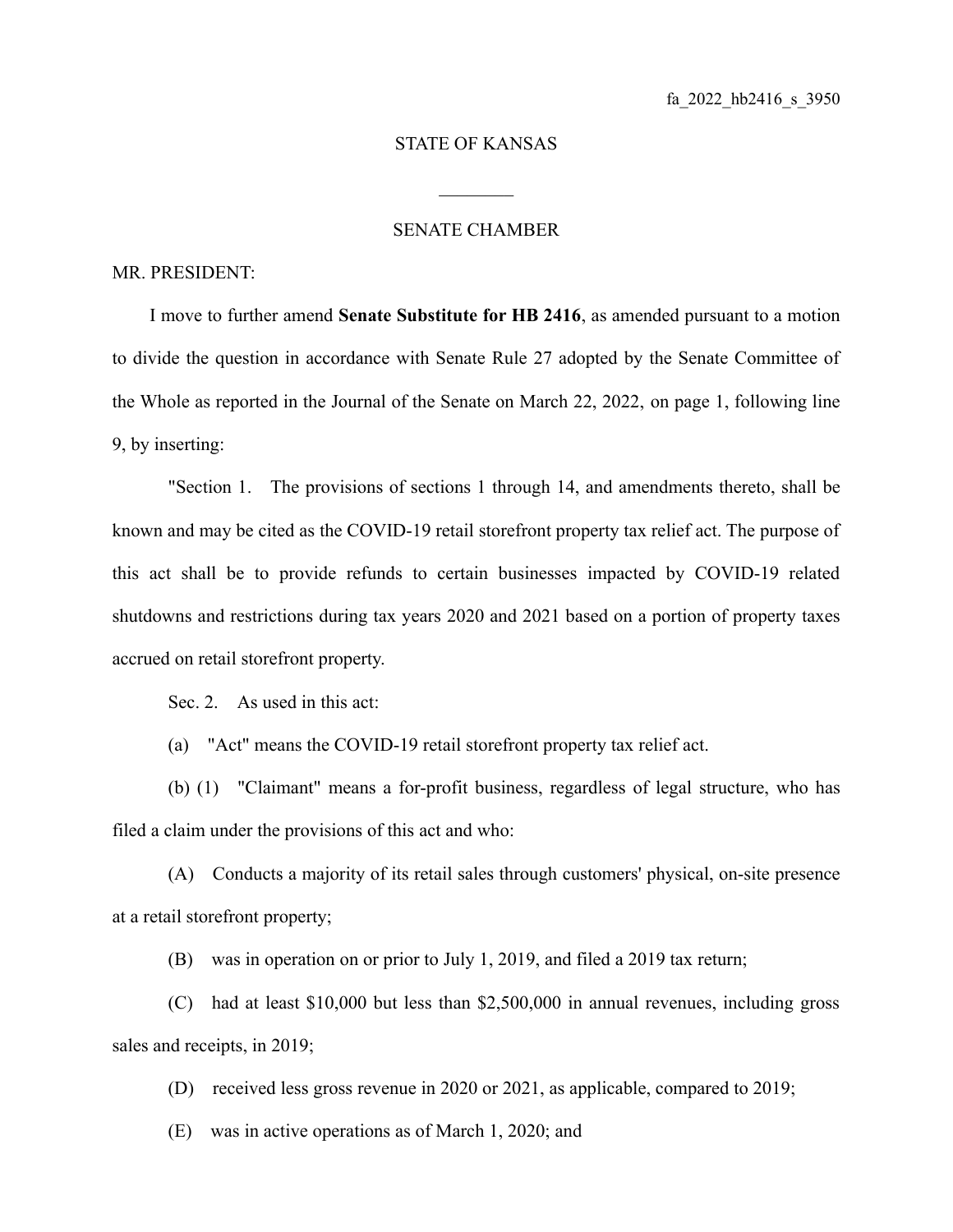(F) has not received more than a total of \$150,000 in prior COVID-19-related local, state or federal funding or any combination thereof.

(2) "Claimant" shall not include:

(A) Grocery stores and pharmacies;

(B) hardware stores and home improvement businesses;

(C) retail liquor stores;

(D) manufacturers and food processors;

(E) schools, such as pre-kindergarten, kindergarten through grade 12, post-secondary, higher education, technical education and training;

(F) hospitals and healthcare providers, including, but not limited to, physicians, surgeons, psychologists and psychoanalysts, but not including personal services providers such as massage therapists and chiropractors;

(G) property management and real estate services, including owners or operators of short-term rental properties;

(H) professional services, including, but not limited to, accounting, insurance, legal, financial services and firms, information technology, engineering and architecture;

(I) agriculture and aquaculture producers, including farms, ranches and fisheries, but not including their retail storefronts used to conduct retail sales to customers;

(J) hosts or operators of a vacation or short-term rental unit;

(K) passive businesses, investment companies and investors who file a schedule E on their individual tax returns;

(L) financial businesses primarily engaged in the business of lending, such as banks, finance companies and factoring companies;

(M) cable companies, telephone companies, utilities and other similar businesses; and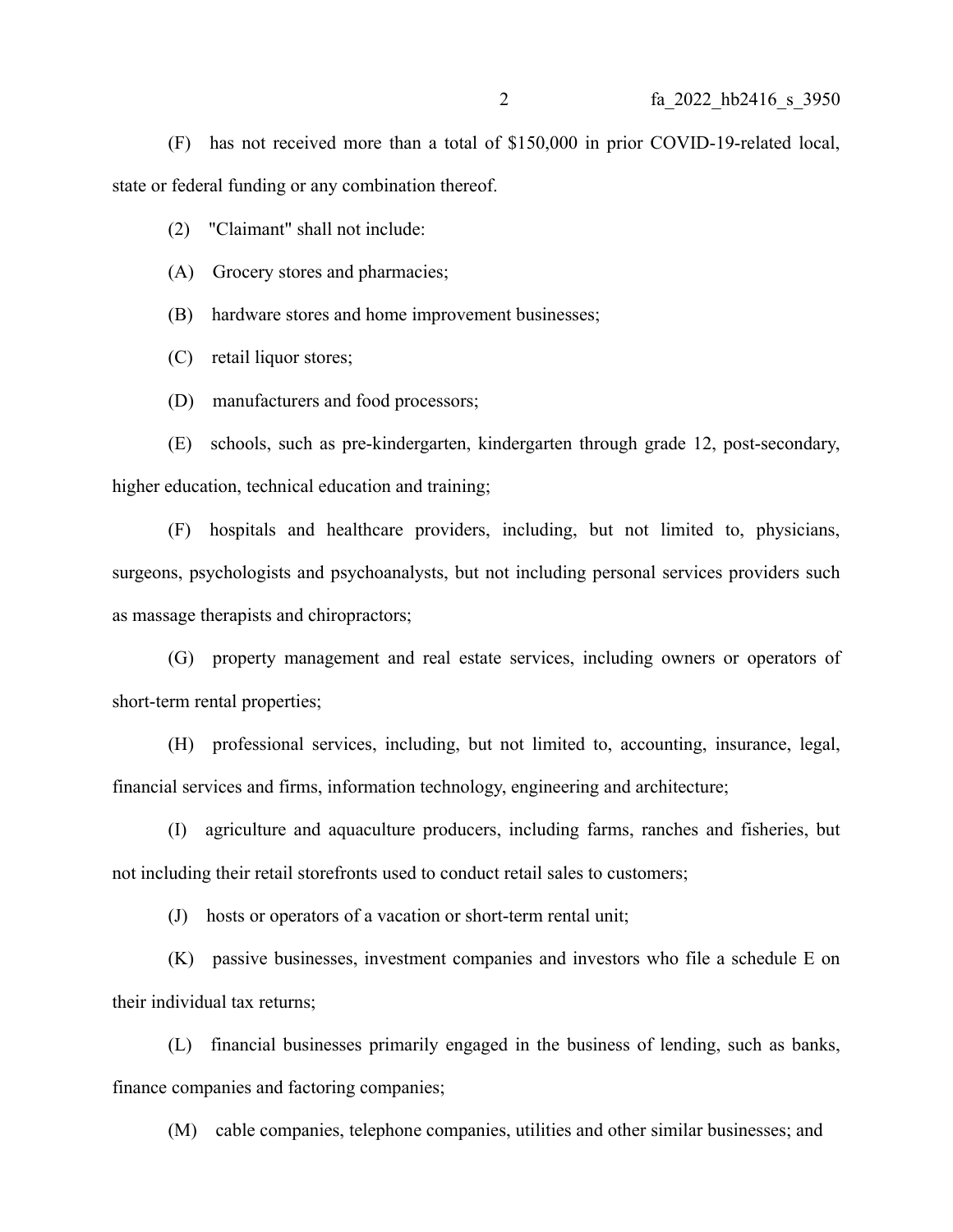(N) energy production, generation and distribution companies.

(3) When a retail storefront is occupied by two or more businesses and more than one of the businesses is able to qualify as a claimant, the businesses may determine between them as to whom the claimant will be. If they are unable to agree, the matter shall be referred to the secretary of revenue whose decision shall be final.

(c) "Gross rent" means the rental paid at arm's length solely for the right of occupancy of a retail storefront paid to a landlord, as expressly set out in the rental agreement, exclusive of charges for any utilities, services, furniture and furnishings or personal property appliances furnished by the landlord as a part of the rental agreement, whether or not expressly set out in the rental agreement. Whenever the director of taxation finds that the landlord and tenant have not dealt with each other at arm's length and that the gross rent charge was excessive, the director may adjust the gross rent to a reasonable amount for the purpose of the claim.

(d) "Property taxes accrued" means property taxes, exclusive of special assessments, delinquent interest and charges for service, levied on a claimant's retail storefront in 2020 or 2021, as applicable, by the state of Kansas and the political and taxing subdivisions of the state. When a retail storefront is owned by two or more persons or entities as joint tenants or tenants in common and one or more of the persons or entities is not a part of claimant's business, "property taxes accrued" is that part of property taxes levied on the retail storefront that reflects the ownership percentage of the claimant's business. For purposes of this act, property taxes are "levied" when the tax roll is delivered to the local treasurer with the treasurer's warrant for collection. When a claimant owns its retail storefront part of a calendar year, "property taxes accrued" means only taxes levied on the retail storefront when both owned and occupied as a retail storefront by the claimant's business at the time of the levy, multiplied by the percentage of 12 months that the property was owned and occupied by the business as its retail storefront in the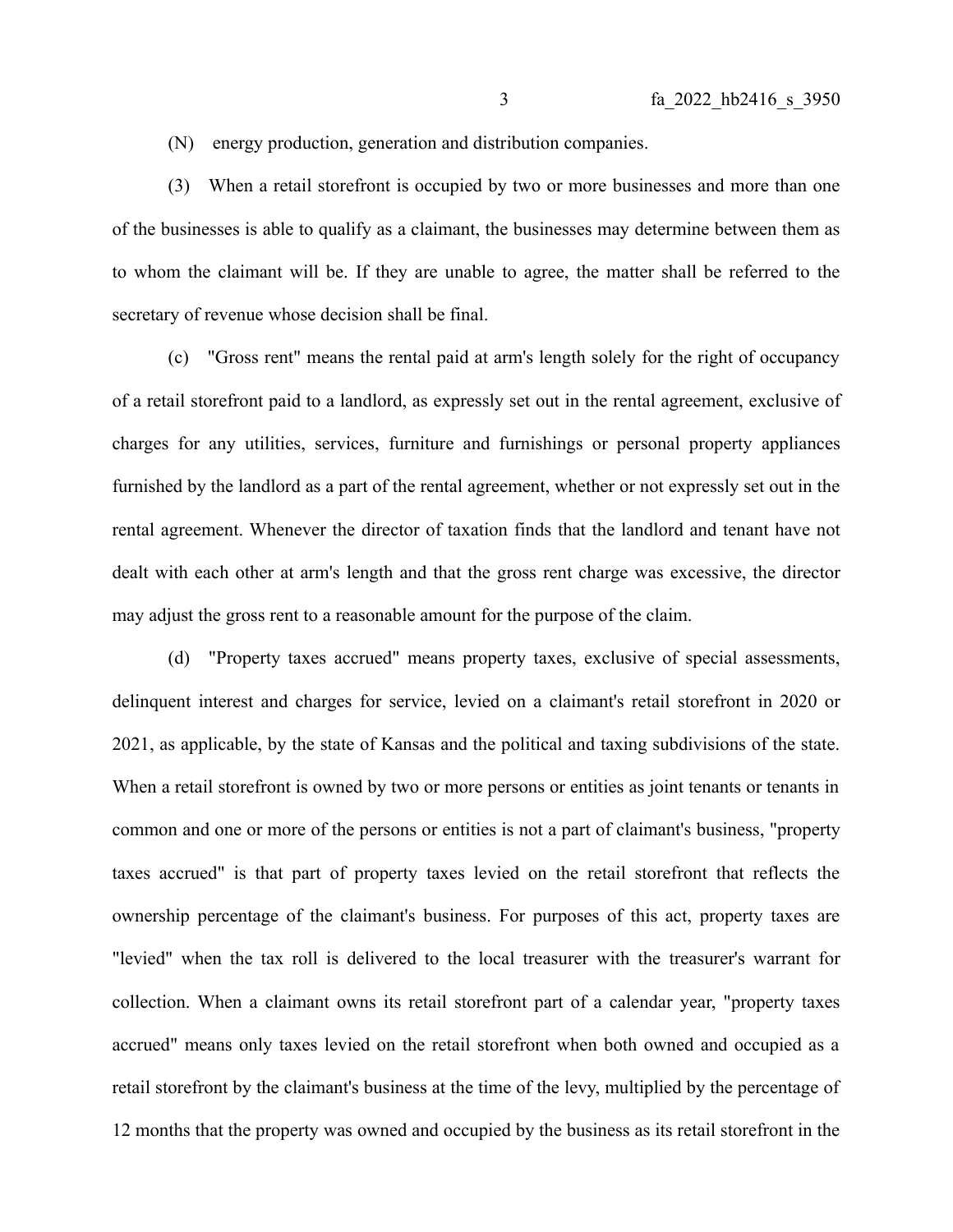year. When a business owns and occupies two or more different retail storefronts in the same calendar year, property taxes accrued shall be the sum of the taxes allocable to those several properties while occupied by the business as its retail storefront during the year. Whenever a retail storefront is an integral part of a larger unit such as a multi-purpose or multi-retail storefront building, property taxes accrued shall be that percentage of the total property taxes accrued as the value of the retail storefront is of the total value. For the purpose of this act, the word "unit" refers to that parcel of property covered by a single tax statement of which the retail storefront is a part.

(e) "Rent constituting property taxes accrued" means 15% of the gross rent actually paid in cash or its equivalent in 2020 or 2021, as applicable, by a claimant solely for the right of occupancy of a retail storefront on which ad valorem property taxes were levied in full for that year. When a claimant occupies two or more different retail storefronts in the same calendar year, rent constituting property taxes accrued shall be computed by adding the rent constituting property taxes accrued for each property rented by the claimant while occupied by the claimant as its retail storefront during the year.

(f) "Retail storefront" means the real property in this state, whether owned or rented, that is occupied by the claimant's business and where the claimant conducts retail sales through customers' physical, on-site presence. "Retail storefront" may consist of a part of a multi-purpose or multi-retail storefront building. "Owned" includes a vendee in possession under a land contract, a life tenant, a beneficiary under a trust and one or more joint tenants or tenants in common.

Sec. 3. (a) For tax years 2020 and 2021, a claimant shall be eligible for a claim for refund under this act if the claimant's eligible business operated at the retail storefront was operationally shut down or restricted by a COVID-19-related order or action imposed by the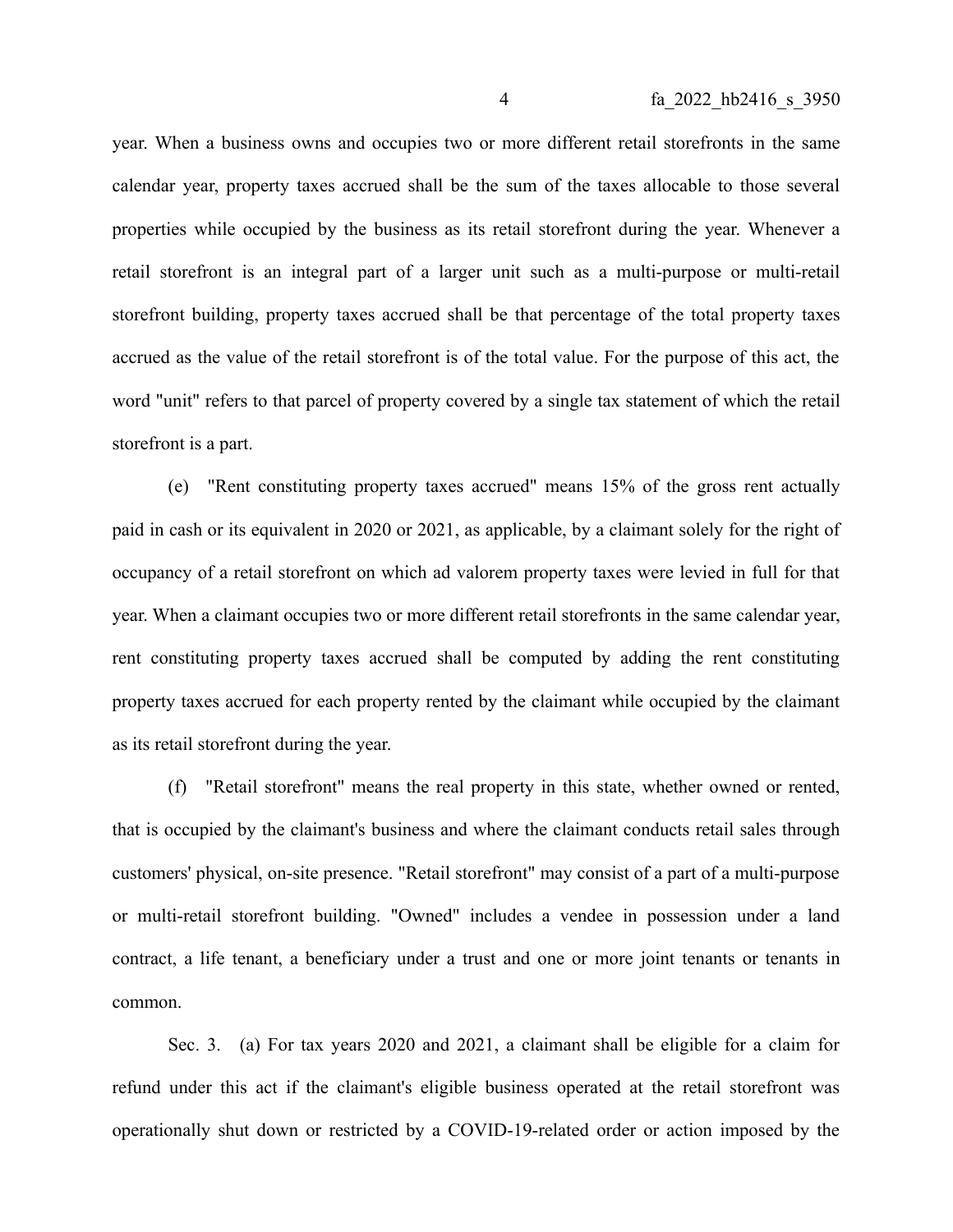state, a local unit of government or a local health officer, including, but not limited to, by an executive order issued by the governor pursuant to K.S.A. 48-925, and amendments thereto, or any action taken by a local unit of government related to a state of disaster emergency declared pursuant to K.S.A. 48-924, and amendments thereto, or a state of local disaster emergency declared pursuant to K.S.A. 48-932, and amendments thereto.

(b) The amount of refund under this act shall be equal to 33% of the COVID-19 qualifying sum. The COVID-19 qualifying sum shall be the sum of the COVID-19 ordered shutdown days gross rebate amount calculated pursuant to subsection (c) and the COVID-19 ordered restricted operations days gross rebate amount calculated pursuant to subsection (d).

(c) The COVID-19 ordered shutdown days gross rebate amount shall be the amount of the claimant's property taxes accrued or rent constituting property taxes accrued for the tax year divided by the applicable factor set forth in the following schedule:

| Number of ordered<br>shutdown days | Divide property taxes accrued<br>or rent constituting property taxes<br>accrued by: |
|------------------------------------|-------------------------------------------------------------------------------------|
| 91 or more                         | 3                                                                                   |
| 61 to 90                           | 4                                                                                   |
| 31 to 60                           | 6                                                                                   |
| 1 to $30$                          | 12                                                                                  |

(d) The COVID-19 ordered restricted operations days gross rebate amount shall be the amount of the claimant's property taxes accrued or rent constituting property taxes accrued for the tax year divided by the applicable factor set forth in the following schedule:

| Number of ordered<br>restricted operations days | Divide property taxes accrued<br>or rent constituting property taxes<br>accrued by: |
|-------------------------------------------------|-------------------------------------------------------------------------------------|
| 211 or more                                     |                                                                                     |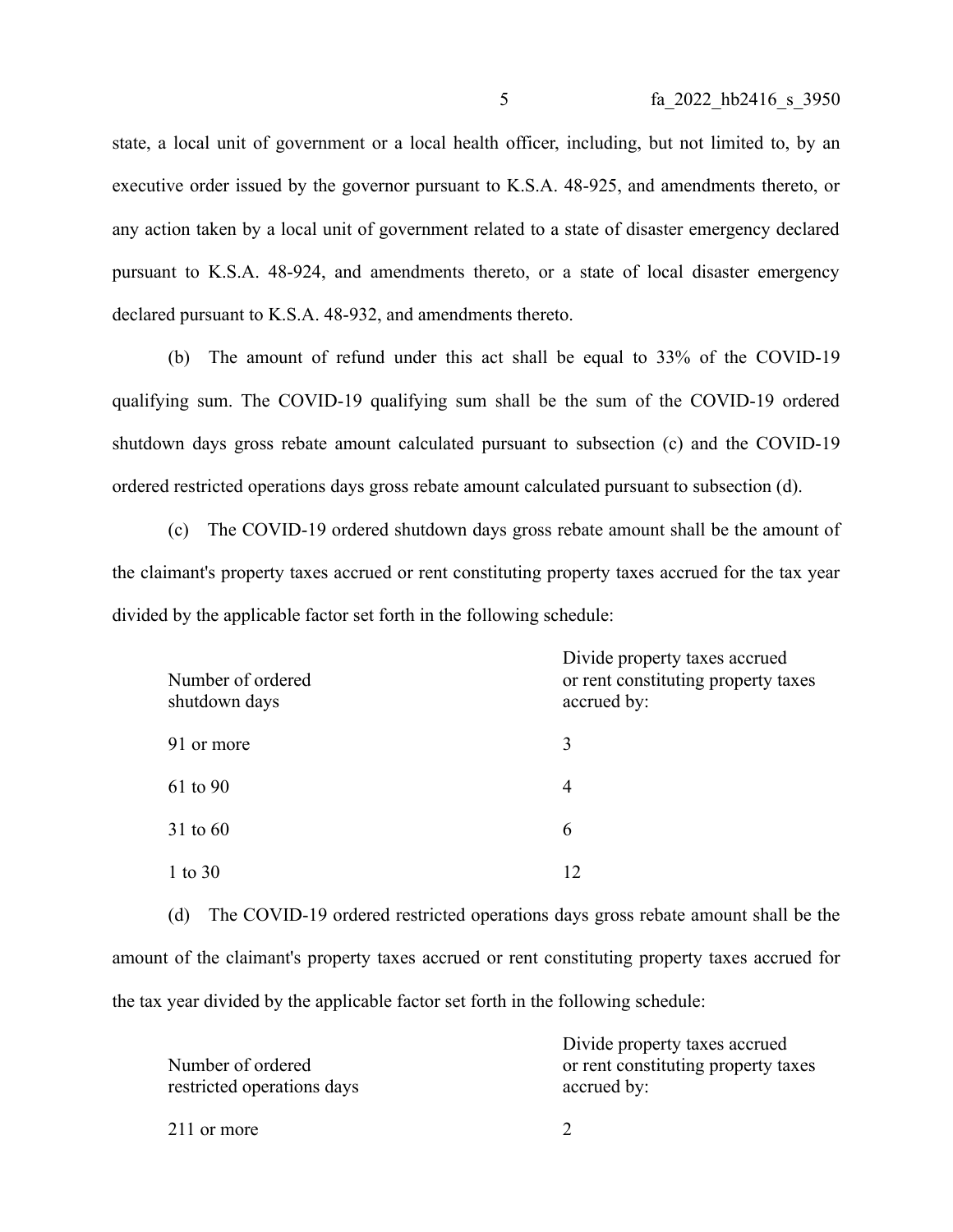|            | 6              | fa_2022_hb2416_s_3950 |
|------------|----------------|-----------------------|
| 181 to 210 |                | 2.289                 |
| 151 to 180 |                | 2.667                 |
| 121 to 150 |                | 3.2                   |
| 91 to 120  | $\overline{4}$ |                       |
| 61 to 90   |                | 5.333                 |
| 31 to 60   | 8              |                       |
| 1 to 30    | 16             |                       |

(e) For purposes of subsections (c) and (d), an eligible calendar day may be counted only once as either an ordered shutdown day or an ordered restricted operations day.

(f) A claimant with a qualifying business at a retail storefront that ceased operations after March 1, 2020, and before January 1, 2021, is eligible for a rebate only for tax year 2020.

(g) The maximum amount of a refund that may be claimed by a claimant in any single tax year pursuant to this act shall be \$7,500.

Sec. 4. A claimant may claim property tax relief under this act with respect to property taxes accrued or rent constituting property taxes accrued and, after audit by the director of taxation with respect to this act, the allowable amount of such claim shall be paid, except as otherwise provided in section 9, and amendments thereto, to the claimant from the income tax refund fund. Such payment shall be made upon warrants of the director of accounts and reports pursuant to vouchers approved by the director of taxation or by any person designated by the claimant, but no warrant issued shall be drawn in an amount of less than \$5. No interest shall be allowed on any payment made to a claimant pursuant to this act.

Sec. 5. Only one claimant per retail storefront per year shall be entitled to relief under this act.

Sec. 6. For tax years 2020 and 2021, no claim shall be paid or allowed unless such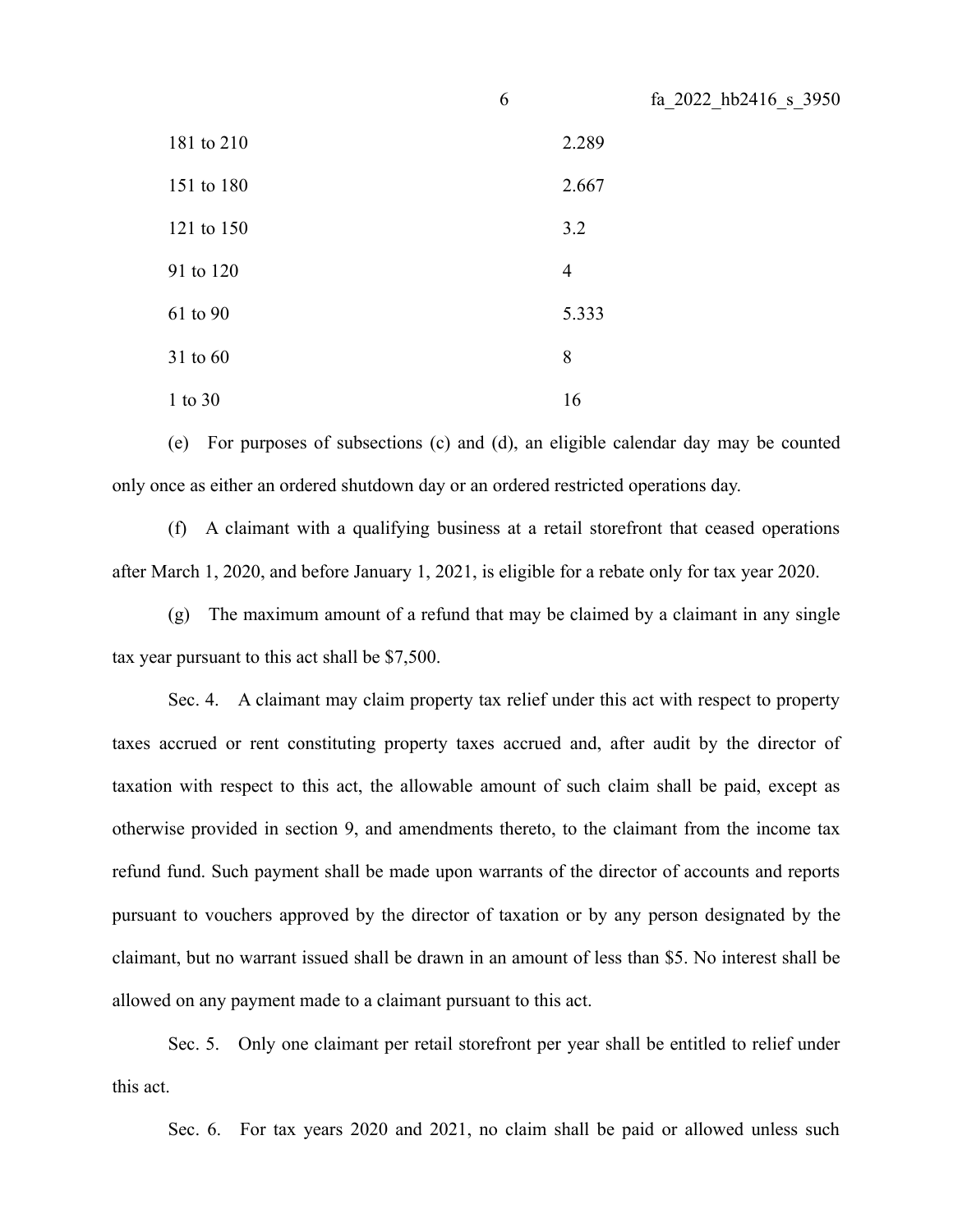claim is filed with and in the possession of the department of revenue on or before April 15, 2023, except that the director of taxation may extend the time for filing any claim or accept a claim filed after the filing deadline when good cause exists, if the claim has been filed within four years of the deadline.

Sec. 7. (a) In administering this act, the director of taxation shall make available suitable forms with instructions for claimants.

(b) The secretary of revenue is hereby authorized to adopt such rules and regulations as may be necessary for the administration of the provisions of this act.

Sec. 8. (a) Every claimant under this act shall provide to the director of taxation, in support of a claim, reasonable proof of eligibility for the refund.

(b) Every claimant who is a retail storefront owner, or whose claim is based wholly or partly upon retail storefront ownership at some time during the calendar year, shall supply to the director of taxation, in support of a claim, the amount of property taxes levied upon the property claimed as a retail storefront and a statement that the property taxes accrued used for purposes of this act have been or will be paid by the claimant. Upon request by the director, such claimant shall provide a copy of the statement of property taxes levied upon the property claimed as a retail storefront.

(c) Every claimant who is a retail storefront renter, or whose claim is based wholly or partly upon retail storefront rental at some time during the calendar year, shall supply to the division, in support of a claim, a statement prescribed by the director certifying the amount of gross rent paid and that ad valorem property taxes were levied in full for that year on the property, all or a part of which was rented by the claimant.

(d) The information required to be furnished under subsection (b) or (c) shall be in addition to that required under subsection (a).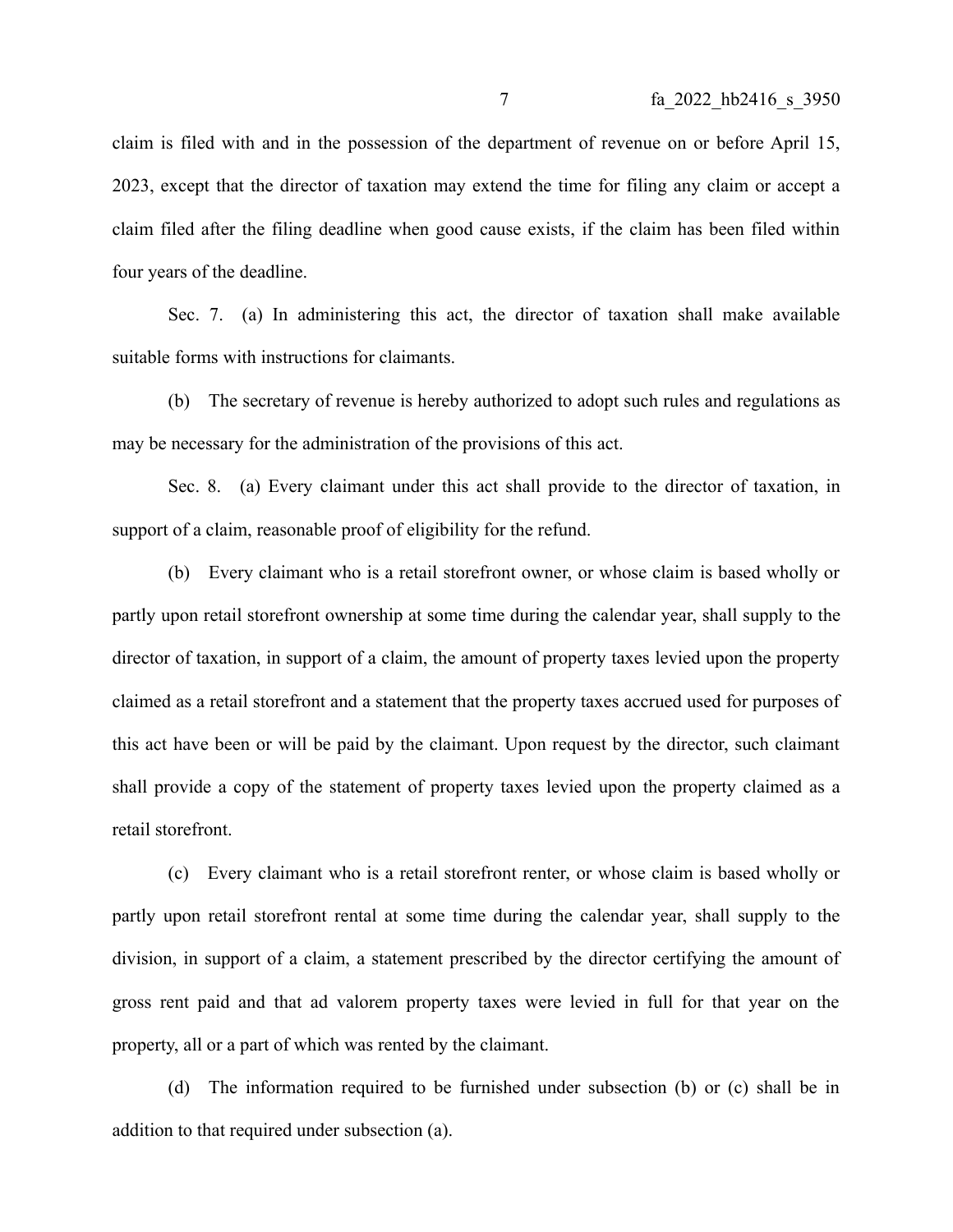Sec. 9. (a) The amount of any claim otherwise payable under this act may be applied by the director of taxation against any liability outstanding on the books of the department of revenue against the claimant in the year that the claim relates.

(b) If there are delinquent property taxes for tax year 2020 or 2021 on a retail storefront owned by the claimant, the refund shall be paid to the county treasurer of the county in which such retail storefront is located and applied to such delinquent property taxes.

Sec. 10. If there are delinquent property taxes for a tax year commencing prior to January 1, 2020, on a retail storefront owned by the claimant, the claimant shall not be eligible for the refund pursuant to this act for such retail storefront.

Sec. 11. In any case in which it is determined that a claim is or was excessive and was filed with fraudulent intent, the claim shall be disallowed in full, and, if the claim has been paid, the amount paid may be recovered by assessment as income taxes are assessed, and such assessment shall bear interest from the date of payment or credit of the claim, until recovered, at the rate of 1% per month. The claimant in such case and any person who assisted in the preparation or filing of such excessive claim or supplied information upon which such excessive claim was prepared, with fraudulent intent, shall be guilty of a class B misdemeanor. In any case in which it is determined that a claim is or was excessive and was negligently prepared, 10% of the corrected claim shall be disallowed, and, if the claim has been paid, the proper portion of any amount paid shall be similarly recovered by assessment as income taxes are assessed, and such assessment shall bear interest at the rate of 1% per month from the date of payment until recovered. In any case in which it is determined that a claim is or was excessive due to the fact that the claimant neglected to include certain income received during the year, the claim shall be corrected and the excess disallowed, and, if the claim has been paid, the proper portion of any amount paid shall be similarly recovered by assessment as income taxes are assessed.